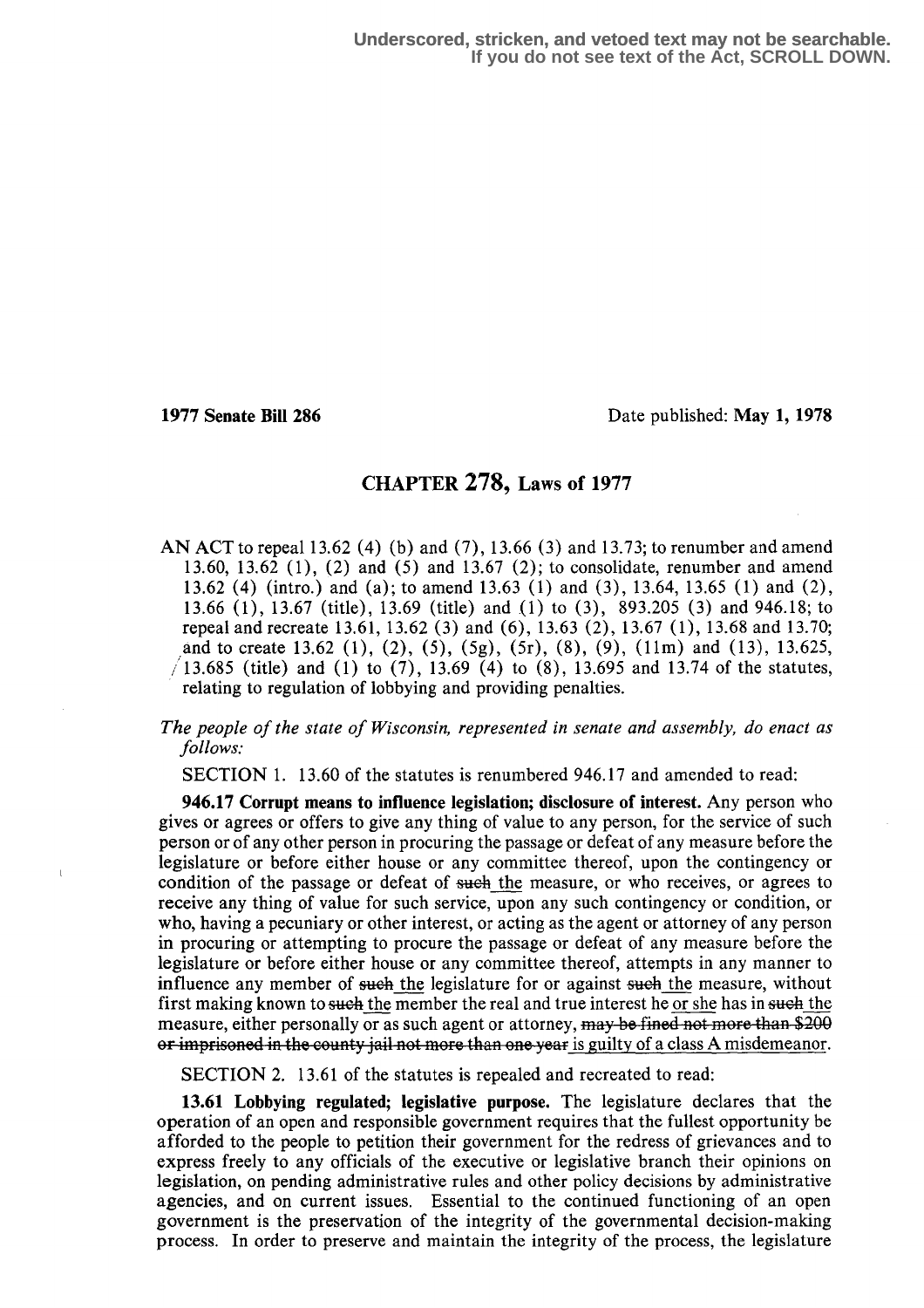determines that it is necessary to regulate and publicly disclose the identity, expenditures and activities of persons who are hired to engage in efforts to influence actions of the legislative and executive branches.

SECTION 3. 13.62 (1) of the statutes is renumbered 13.62 (10) and amended to read:

13.62 (10) "Lobbying" means the practice of promoting or opposing the introduction or enactment of legislation before the legislature or the legislative committees or the members thereof attempting to influence legislative or administrative action by direct oral or written communication with any elective state official, agency official or legislative official.

SECTION 4. 13.62 (1) of the statutes is created to read:

13 .62 (1) "Administrative action" means the proposal, drafting, development, consideration, promulgation, amendment, repeal or rejection by any agency of any rule promulgated under ch. 227.

SECTION 5. 13.62 (2) of the statutes is renumbered 13.62 (11) and amended to read:

13.62 (11) "Lobbyist" means any person who engages in the practice of lobbying for hire except in the manner authorized by s. 13.70. Lobbying for hire includes activities of ents, attorneys or employes of any principal who are is paid a salary, fee or retainer by such a principal and whose regular duties include lobbying on behalf of such principal.

SECTION 6. 13.62 (2) of the statutes is created to read:

13.62 (2) "Agency" means any board, commission, committee, department or officer in the state government.

SECTION 7. 13.62 (3) of the statutes is repealed and recreated to read:

<sup>13</sup> .62 (3) "Agency official" means a member, officer, employe or consultant of any agency who as part of such person's official responsibilities participates in any administrative action in other than a solely clerical, secretarial or ministerial capacity.

SECTION 8. 13.62 (4) (intro.) and (a) of the statutes are consolidated, renumbered 13.62 (12) and amended to read:

13.62 (12) "Principal" means:  $(a)$  Any any person who engages employs a lobbyist or other person in connection with any legislation, pending before the legislature or to be proposed, affecting the pecuniary interest of such person, corporation or association. If an association, corporation or partnership engages a lobbyist, an officer, employe, member, shareholder or partner of the association, corporation or partnership shall not be considered a principal.

SECTION 9. 13.62  $(4)$  (b) of the statutes is repealed.

SECTION 10. 13.62 (5) of the statutes is renumbered 13.62 (7) and amended to read:

13.62 (7) "File" means the file of licensed lobbyists and principals maintained by the secretary of state pursuant to under s. 13.65  $(1)$ .

SECTION 11. 13.62 (5),  $(5g)$  and  $(5r)$  of the statutes are created to read:

13 .62 (5) "Business entity" means any organization or enterprise operated for profit, including but not limited to a proprietorship, partnership, firm, business trust, joint venture, syndicate, corporation or association.

 $(5g)$  "Candidate" has the meaning given under s. 11.01 (1).

(5r) "Communications media" has the meaning given under s. 11 .01 (4) .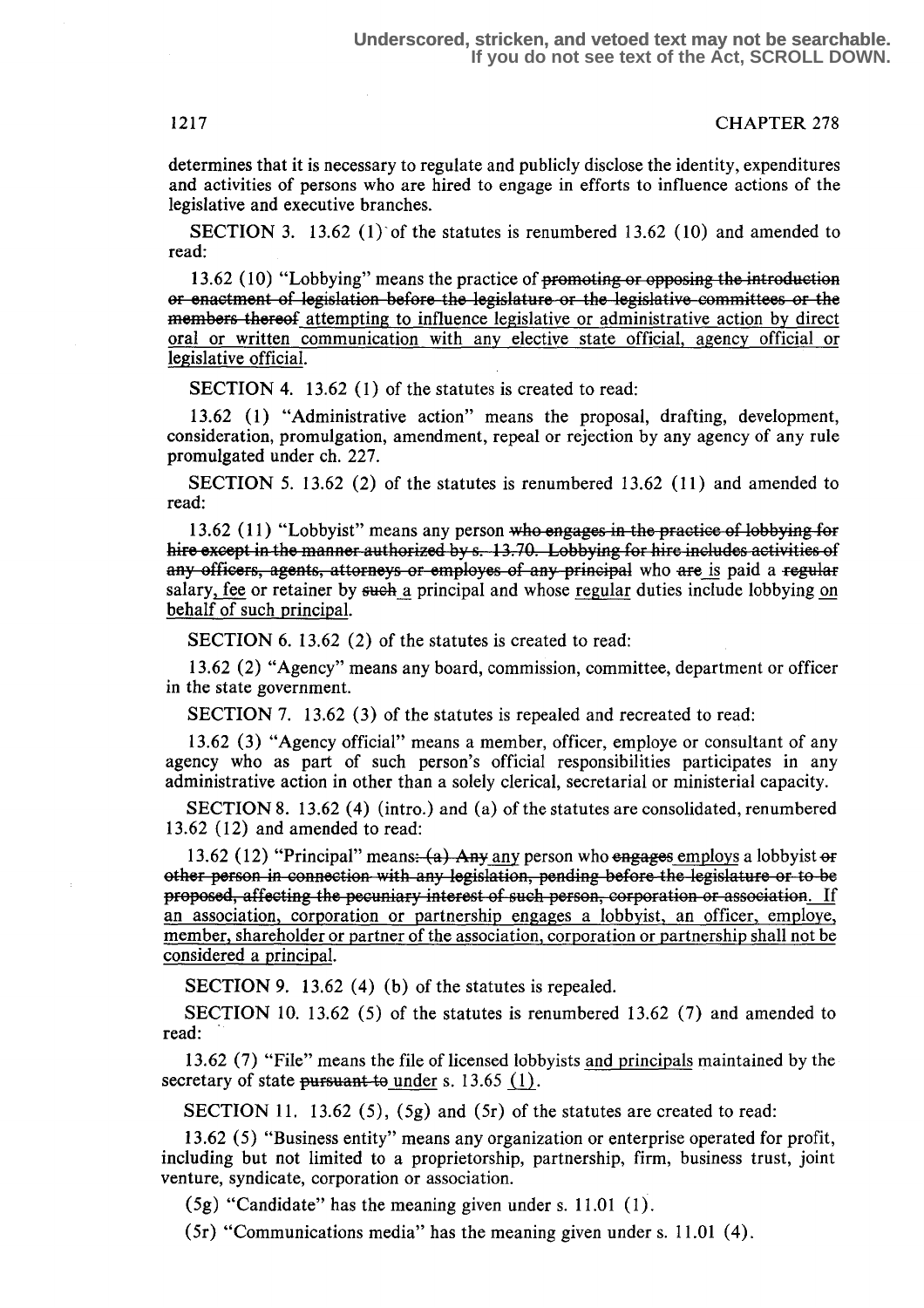# CHAPTER 278 1218

SECTION 12. 13.62 (6) of the statutes is repealed and recreated to read:

13.62 (6) "Elective state official" means any person who holds an elective state office as defined in s. 11.01 (20) or has been elected to an elective state office but has not yet taken office . A person who is appointed to fill a vacant elective state office is an elected state official.

SECTION 14. 13.62 (7) of the statutes is repealed.

SECTION 15. 13.62  $(8)$ ,  $(9)$ ,  $(11m)$  and  $(13)$  of the statutes are created to read:

13.62 (8) "Legislative action" means the drafting, introduction, consideration, modification, adoption, rejection, enactment or defeat of any bill, resolution, amendment, report, nomination or other matter by the legislature or by either house or any committee, subcommittee, joint or select committee thereof, or by a legislator or employe of the legislature acting in an official capacity. "Legislative action" also means the action of the governor in approving or vetoing any bill or portion thereof, and the action of the governor or any agency in the development of a proposal for introduction in the legislature.

(9) "Legislative official" means any employe or consultant of the legislature whose duties are not solely secretarial, protective, clerical or manual.

(1 lm) "Local official" means any person who holds a local office as defined in s. 11 .01 (13) or has been elected to a local office but has not yet taken office, and every person who is employed by a county, city, town, village or school district who is not employed principally to influence legislative or administrative action . A person who is appointed to fill a vacant local office is a local official.

(13) "State office" has the meaning given under s. 11 .01 (20) .

SECTION 16. 13.625 of the statutes is created to read:

13.625 Prohibited practices. (1) No lobbyist may:

(a) Instigate legislative or administrative action for the purpose of obtaining employment in support or opposition thereto.

(b) Furnish to any officer or employe of the state or to any elective state official or candidate for an elective state office:

1. Lodging.

Ť

2. Transportation.

<sup>3</sup> . Food, meals, beverages, money or any other thing of pecuniary value.

(c) Except as provided in this paragraph, make a campaign contribution, as defined in s. 11 .01 (5), to any candidate for an elective state office to be filled at the general election, or such candidate's personal campaign committee, as defined in s. 11 .01 (15) . Campaign contributions to such candidates or personal campaign committees may be made in the year of a candidate's election between June 1 and the day of the general election except that campaign contributions to candidates for legislative office may be made during such period only if the legislature is not in session or, if in session, has recessed. This paragraph does not apply to campaign contributions by a lobbyist to his or her campaign for elective state office, nor to any lobbyist who only attempts to influence administrative action .

(d) Contract to receive or receive compensation dependent in any manner upon the success or failure of any legislative or administrative action.

(2) No principal may engage in the practices prohibited under sub. (1) (b) . This prohibition shall not be construed to apply to the furnishing of transportation, lodging, food, meals, beverages or any other thing of pecuniary value which is also made available to the general public.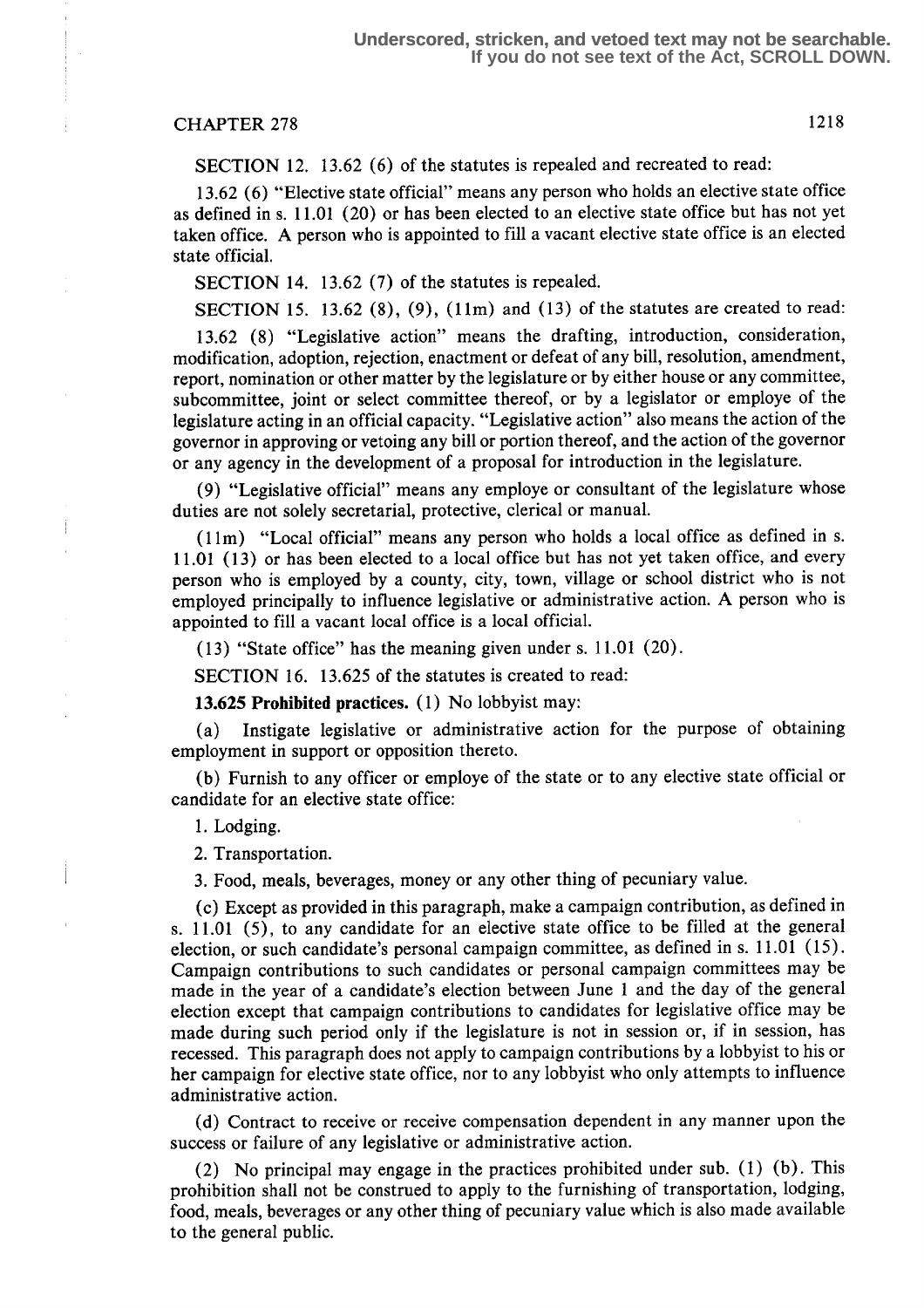(3) No candidate for an elective state office, elective state official or other officer or employe of the state may solicit or accept anything of pecuniary value from a lobbyist or principal, or officer or employe of an agency whose name is on file with the secretary of state pursuant to s. 13.695 except as permitted under subs. (1) (c) and (2) and ss. 13.695 (4) and 19.49.

(4) This section does not apply to food, meals, beverages or entertainment provided by a nonprofit organization or agency at a bona fide social function or meeting of such organization or agency.

(5) This section does not apply to food, meals, beverages or entertainment provided by the governor when acting in an official capacity.

(6) Subsections (1) (b) and (3) do not apply to the furnishing of anything of pecuniary value by a lobbyist or principal, or by an officer or employe of an agency whose name is on file with the secretary of state pursuant to s. 13 .695, to the spouse of such lobbyist, principal, officer or employe of the receipt thereof by such spouse.

SECTION 17. 13.63 (1) of the statutes, as affected by chapter 29, laws of 1977, is amended to read:

13.63 (1) LICENSES; FEES; ELIGIBILITY. Any adult of good moral character who is a U. S. citizen and otherwise qualified under ss. 13.61 to 13.71 shall be licensed as a lobbyist as provided in this section. The secretary of state shall provide for the form of application for license. Such An application for a license to act as a lobbyist may be obtained in the office of the secretary of state from and filed in with the office secretary of state. Upon approval of such the application and payment of the license fee of \$15 to the secretary of state, a license shall be issued which entitles the licensee to practice lobbying on behalf of one principal. A lobbyist shall pay an additional \$15 fee for each additional principal which the lobbyist represents. Each The license shall expire on December 31 of each even-numbered year. No application may be disapproved by the secretary of state without affording the applicant a hearing which shall be held and decision entered within 10 days of the date of filing of the application except an application for a license by a person who is ineligible for licensure under s. 13.69 (4) or lobbyist whose license has been revoked under s. 13.69 (7) and only for the period of such ineligibility or revocation. Denial of a license may be reviewed under ch. 227.

SECTION 18. 13.63 (2) of the statutes is repealed and recreated to read:

13.63 (2) SUSPENSION OF LICENSE FOR FAILURE TO TIMELY FILE A COMPLETE EXPENSE STATEMENT. If a principal fails to timely file a complete expense statement required under s. 13.68, the secretary of state may suspend the privilege of any lobbyist to lobby on behalf of the principal. Upon failure of a principal to file the required expense statement, the secretary of state shall mail written notices to the principal and to any lobbyist who has filed pursuant to s. 13.65 a written authorization to act as a lobbyist for the principal informing them that unless the principal files the delinquent statement within 10 days after the date of mailing of the notices, no lobbyist is permitted to lobby on behalf of the principal. The privilege of any lobbyist to lobby on behalf of the principal shall be restored immediately upon filing the delinquent statement. The notices shall be sent by certified mail to the last-known addresses of the principal and lobbyist . Any principal or lobbyist who may be aggrieved by a suspension of lobbying privileges under this subsection may request a hearing under s. 227.075 regarding such suspension.

SECTION 19. 13.63 (3) of the statutes is amended to read:

13. <sup>63</sup>(3) (title) REVOCATION OF LOBBYING PRIVILEGES. NO lobbyist whose license has been suspended or revoked and no person who has been convicted of a violation of ss.  $13.61$  to 13.71 shall under s. 13.69 (7) may engage in any activity permitted by s.  $-13.70$ until he lobbying as a lobbyist for any principal until such person has been reinstated to the practice of lobbying and duly licensed .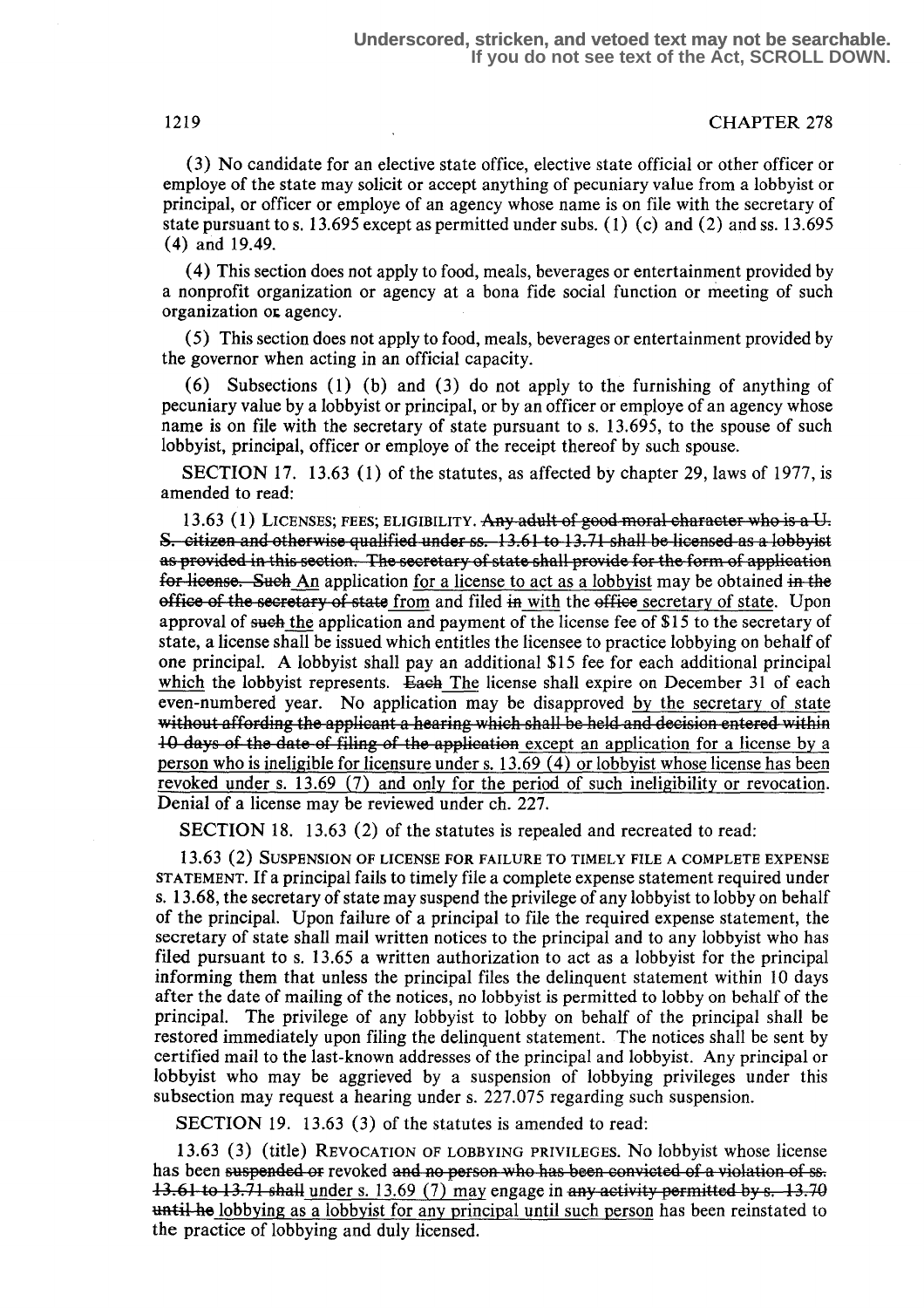1220

SECTION 20. 13.64 of the statutes is amended to read:

13.64 Lobbying registry. Except as provided in s.  $13.70$  (2) every Every principal who employs any a lobbyist shall within one week after such employment cause its name and the name of said its lobbyist to be filed with the secretary of state. The lobbyist shall also file his name with the secretary of state, unless the lobbyist is exempt from registration under s. 13.70. Upon the termination of such employment the principal shall notify the secretary of state and such fact may shall be entered opposite the name of the principal and lobbyist by the lobbyist or the principal. If such termination of employment constitutes the cessation of all lobbying activities by or on behalf of the principal which are not exempt under s. 13.70, the secretary of state shall cause the name of the principal and any lobbyist for the principal to be stricken from the file as of the day after the principal files a statement under s. 13.68 for the period covering the date of termination.

SECTION 21. 13.65 (1) and (2) of the statutes are amended to read:

13.65 (1) The secretary of state shall prepare and keep a file in which. shall be entered the name and business address of each <u>principal and</u> lobbyist, the name and business address of his principal required to be registered under s. 13.64 and the subject of legislation general areas of legislative and administrative action to which the employment relates lobbying activities of the principal and lobbyist relate. Principals filing a verified statement under s. 13.70 (5) shall not be entered in the file.

(2) Any Each principal employing any lobbyist whose name is entered in the file shall, when further subjects of legislation are introduced or general areas of legislative and administrative action arise which such the principal or a lobbyist for the principal is to promote or oppose attempt to influence, make or cause to be made additional entries in the file stating such employment so that the file will show at all times all subjects of legislation areas of legislative and administrative action which the principal is attempting to influence and in relation to which the a lobbyist is employed. The file may also show the number or designation of bills, resolutions or other measures in relation to which the lobbyist is employed are the subject of lobbying activities.

SECTION 22. 13.66 (1) of the statutes is amended to read:

13.66 (1) No Unless exempted from coverage by this subchapter pursuant to s. 13.70, no person shall practice may engage in lobbying as a lobbyist unless he the person has been duly licensed under s. 13.63 and unless his that person's name appears in the file as employed in respect to such matters as he that person is promoting or opposing attempting to influence. No principal shall may authorize or permit any its lobbyist employed by him to practice lobbying in respect to any legislation affecting the pecuniary interest of such **principal** legislative or administrative action until the lobbyist is duly licensed and the name of such the lobbyist is duly entered in the file. No person shall be employed as a lobbyist for a compensation dependent in any manner upon the passage or defeat of any proposed or pending legislation or upon any other contingency connected with the action of the legislature or of either branch thereof or of any committee thereof.

SECTION 23. 13.66 (3) of the statutes is repealed.

SECTION 24. 13.67 (title) of the statutes is amended to read:

13.67 (title) Reports by lobbyist.

SECTION 25. 13.67 (1) of the statutes is repealed and recreated to read:

<sup>13</sup> .67 (1) A lobbyist whose activities and expenditures must be reported by a principal pursuant to s. 13.68 shall provide to the principal at least 20 days before the deadline for filing the statement information which the principal determines is needed to prepare an expense statement. The information shall be in writing, signed by the lobbyist and a copy shall be filed by the principal with the secretary of state at the time of filing the statement under s. 13.68.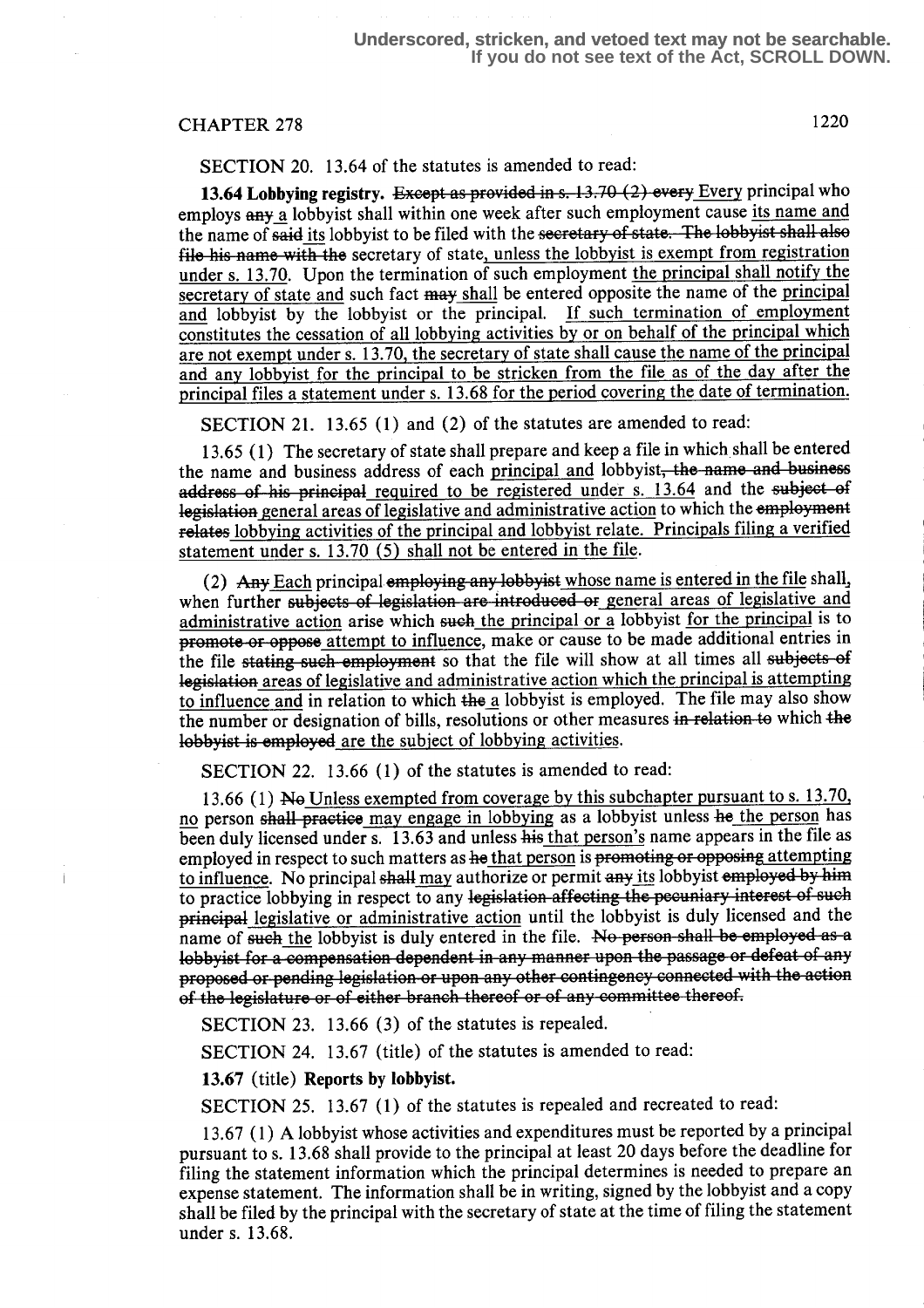SECTION 26. 13.67 (2). of the statutes, as affected by chapter 29, laws of 1977, is renumbered 13.685 (7) and amended to read:

13.685 (7) Beginning with the 3rd Tuesday following the beginning of any regular or special session of the legislature and on every Tuesday thereafter for the duration of such session, the secretary of state shall from his or her records report to each house of the legislature the names of lobbyists registered under s. 13.64 and the names of officers and employes of agencies filed under s. 13 .695 who were not previously reported, the names of the persons principals or agencies whom they represent as such lobby is and the subjects of legislation in which they are interested general areas of legislative and administrative action which are the object of their lobbying activity. Such reports shall be incorporated into the journal of the senate and a copy filed in the office of the chief clerk of the assembly. Any expenditures made or obligations incurred by any lobby ist in behalf of or for the entertainment of any state official or employe concerning pending or proposed legislative matters shall be reported according to this section. The secretary of state shall also notify each house that a copy of each statement which is required to be filed under ss. 13.68 and 13 .695 is available upon request. Such copy shall be open to public inspection but shall not be incorporated in the journal unless the house so orders . The secretary of state shall include in his or her biennial report under s. 15.04 (4), a summary of the statements he or she has received under ss. 13.68 and 13.695.

SECTION 27. 13.68 of the statutes is repealed and recreated to read:

13.68 Statement of expense by principal. Every principal whose name appears in the file shall, on or before July 30 and January 30, file with the secretary of state a complete expense statement verified under oath by the person making the statement, or in the case of a corporation or association, by an officer, or in the case of a partnership, by a partner. All accounts, bills, receipts, books, papers and other documents necessary to substantiate an expense statement shall be obtained, organized and preserved by the principal and any lobbyist engaged by such principal for not less than 3 years after the date of filing the statement. Each expense statement shall contain the following information, which shall be current to within 30 days of the filing deadline, and cover the period since the last date covered in the previous statement:

(1) The name, business address and telephone number of the principal .

(2) Information sufficient to identify the nature and interests of the principal. The information need be stated only in the first report filed during a calendar year, except to reflect changes in the information previously reported, and shall include:

(a) If the principal is an individual, the name and address of the person's employer, if any, or the person's principal place of business if self-employed, and a description of the business activity in which the person or the person's employer is engaged;

(b) If the principal is a business entity, a description of the business activity in which it is engaged and the name of its chief executive officer, or in the case of a partnership, the names of the partners;

(c) If the principal is an industry, trade or professional association, a description of the industry, trade or profession which it represents including a specific description of any segment or portion of the industry, trade or profession which the association exclusively or primarily represents and the name of the chief executive officer and the approximate number of its members; and

(d) If the principal is not an individual, business entity or industry, trade or professional association, a statement of the principal's nature and purposes, including a description of any industry, trade, profession or other group with a common interest which the principal primarily represents or from which its membership or financial support is primarily derived and the approximate number of its members.

 $\overline{1}$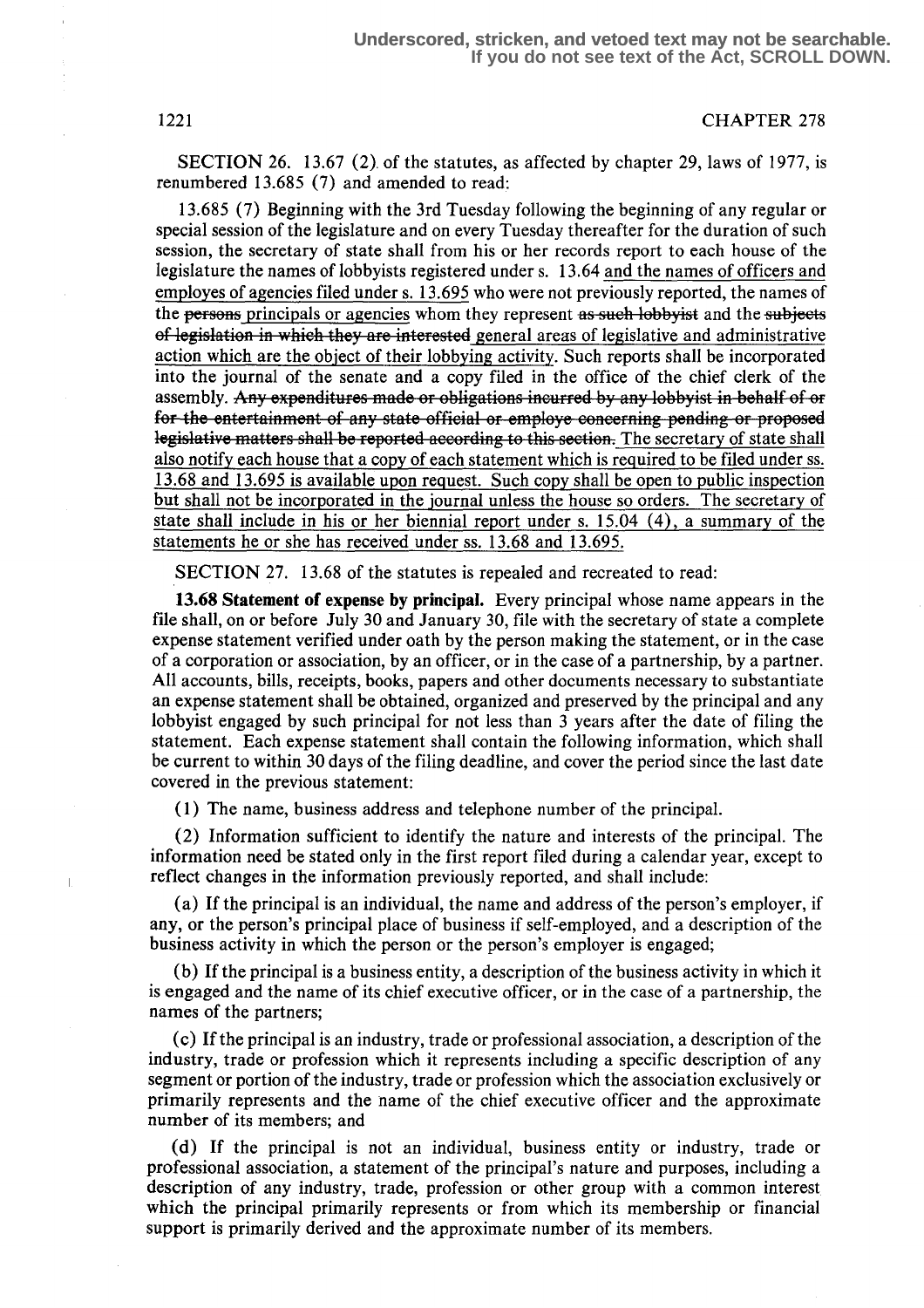## **Underscored, stricken, and vetoed text may not be searchable. If you do not see text of the Act, SCROLL DOWN.**

# CHAPTER 278 1222

(3) The total amount of expenditures made and obligations incurred for lobbying by a principal and by a lobbyist for such principal during the period shall be reported for each category under pars . (a) to (e) . If any single expenditure made or obligation incurred within categories under pars. (a) and (e) exceeds \$100 in any reporting period, the expenditure or obligation shall be itemized by the name and address of the recipient and the date and amount of the expenditure made or obligation incurred.

(a) Salaries, fees and retainers, to the extent not expended or incurred within the categories under pars . (d) and (e) .

(d) Those portions of office rent, office utilities, office stationery and compensation of office employes which are incurred by the lobbyist and attributable to lobbying activities .

(e) All other expenditures made and obligations incurred for lobbying, except personal travel and living expenses.

(4) The general area of legislative or administrative action which the principal has attempted to influence.

(5) In the case of a nonprofit organization, the date and amount expended at a regular meeting or bona fide social function for food, meals, beverages and entertainment of any officer or employe of the state or any elective state official or candidate for an elective state office who was invited to attend the meeting or function.

SECTION 28. 13.685 (title) and (1) to (7) of the statutes are created to read:

13.685 (title) Duties of the secretary of state. (1) The secretary of state shall prescribe 'forms and instructions for preparing and filing license applications under s. 13 .63 (1), lobbyist registration and authorization statements under ss. 13.64 and 13.65 and the statements required under ss. 13.68 and 13.695.

(2) The secretary of state shall prepare and publish a manual setting forth recommended uniform methods of accounting and reporting for use by persons who are required to provide information under s. 13 .67 or to file statements under s. 13 .68 or 13.695.

(3) The secretary of state shall examine each statement filed under s.  $13.68$ .

(4) The secretary of state shall upon complaint by any person or on his or her own motion investigate violations of this subchapter and shall notify the attorney general of facts within his or her knowledge or evidence in his or her possession which may be grounds for civil action or criminal prosecution. No investigation is required of any petition or complaint which is not verified . The secretary of state may summarily dismiss any complaint which he or she finds to be without merit.

(5) The secretary of state may bring civil actions to require forfeitures and license revocations for violations of this subchapter. Pursuant to such authority, the secretary of state is authorized to compromise and settle any civil action brought by him or her under this subchapter which, in the opinion of the secretary of state, constitutes a minor violation caused by excusable neglect, or which for other good cause shown, should not in the public interest be prosecuted under this subchapter. Notwithstanding s. 288.06, an action may be settled for such sum as may be agreed upon between the parties. Actions by the secretary of state shall be brought in the circuit court for the county wherein the violation is alleged to occur. The secretary of state shall file a report of all civil actions brought by him or her under this subsection and the disposition of those actions to the appropriate standing committees of each house of the legislature, as determined by the presiding officer, on March 1 and September 1 of each year.

(6) Any interested person may make written request to the secretary of state to issue a formal opinion with respect to his or her authority or responsibilities under this subchapter. The secretary of state shall within 15 days advise the person requesting an opinion whether or not a formal opinion will be issued. If a formal opinion will be issued,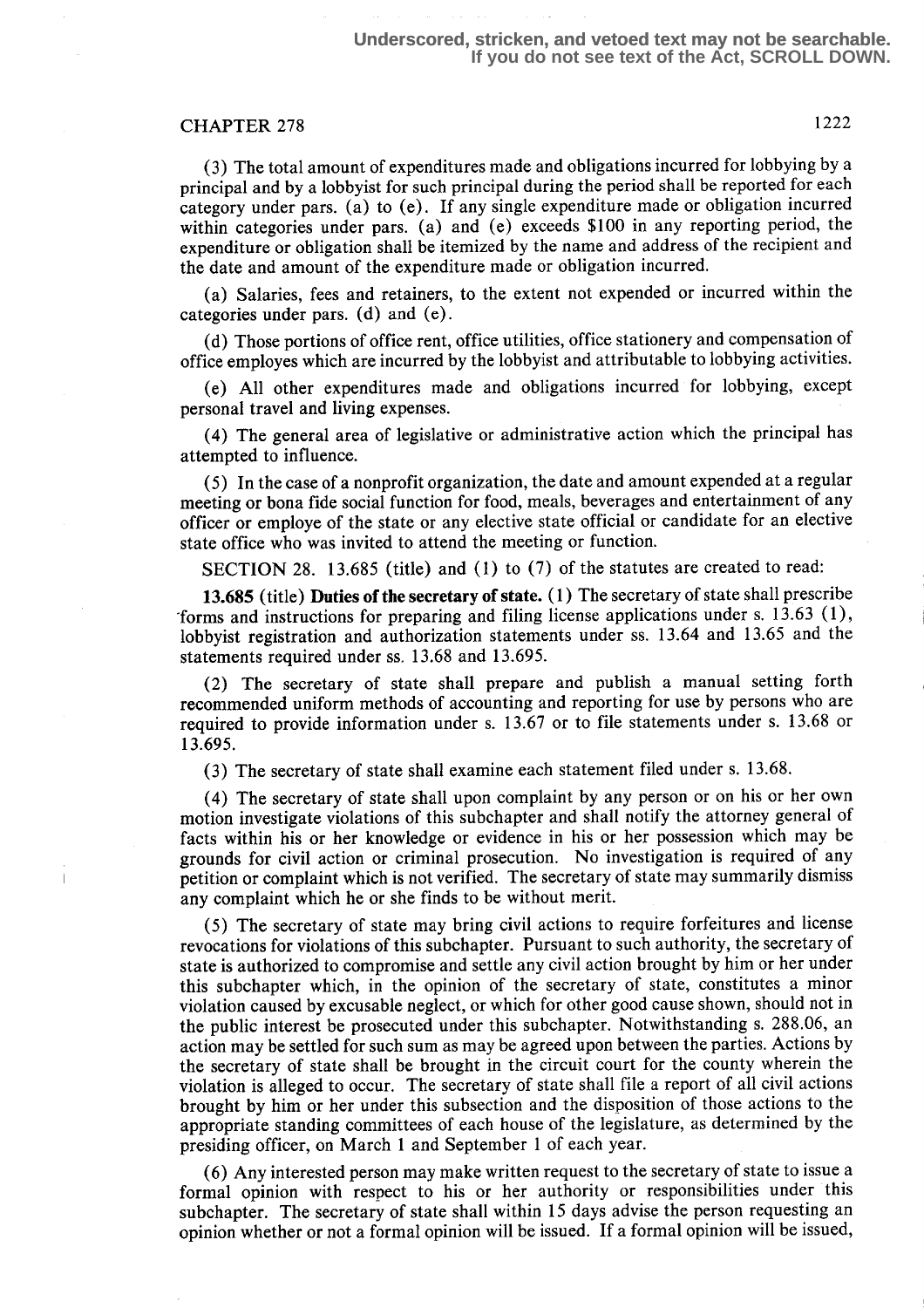it shall be issued within 30 days of the request. No person acting in good faith upon a formal opinion issued to that person by the secretary of state shall be subject to civil or criminal prosecution for so acting, if the material facts are as stated in the opinion request. Nothing in this subsection requires the issuance of an opinion by the secretary of state, nor precludes him or her from issuing an opinion or ruling in any other manner.

(7) This subsection does not apply to emergency rules adopted under s. 227.027.

(a) Role of legislative council. Prior to any public hearing on a proposed rule under this section, or if no public hearing is required, prior to notification of the standing committees, the secretary of state shall submit the proposed rule to the legislative council for review. The legislative council shall act as a clearing house for rule drafting and cooperate with the secretary of state and the revisor to:

<sup>1</sup> . Review the statutory authority under which the secretary of state intends to adopt the rule. The legislative council shall notify the secretary of state, the joint committee for the review of administrative rules and the appropriate standing committee when the statutory authority is eliminated or significantly changed by repeal, amendment, court decision or for any other reason.

2. Ensure that the procedures for the promulgation of a rule required by this chapter are followed.

3. Review proposed rules for form, style and placement in the administrative code.

4. Review proposed rules to avoid conflict with or duplication of existing rules.

5. Review proposed rules to provide adequate references to relevant statutes, related rules and forms.

6. Streamline and simplify the rule-making process.

7. Review proposed rules for clarity, grammar and punctuation and to ensure plain language.

8. Review proposed rules to determine potential conflicts and to make comparisons with federal regulations.

(b) Legislative council to assist standing committees. The legislative council shall work with and assist the appropriate standing committees throughout the rule-making process. The legislative council may issue recommendations concerning any proposed rule which the secretary of state submits under this section.

(c) Notification of standing committees. The secretary of state shall notify appropriate standing committees when proposed rules under this section are in final draft form by submitting a notice to the presiding officer in each house. Each presiding officer shall refer the notice to one standing committee. The secretary of state may withdraw a proposed rule by notifying the presiding officer in each house of the legislature of its intention not to promulgate the rule.

(d) Form of notice. The notice shall include the proposed rule in a form complying with s. 227.024 (1).

(e) Standing committee review. 1 . A committee may be convened upon the call of its chairperson or a majority of its members to review a proposed rule. A committee may meet separately or jointly with the other committee to which the notice is referred, direct the secretary of state to attend the meeting and hold public hearings to review the proposed rule.

2. The standing committee review period lasts for 30 days after the notice is submitted and if within the 30-day period a standing committee directs the secretary of state to meet with it to review the proposed rule, the standing committee review period is extended for 30 days from the date of that request.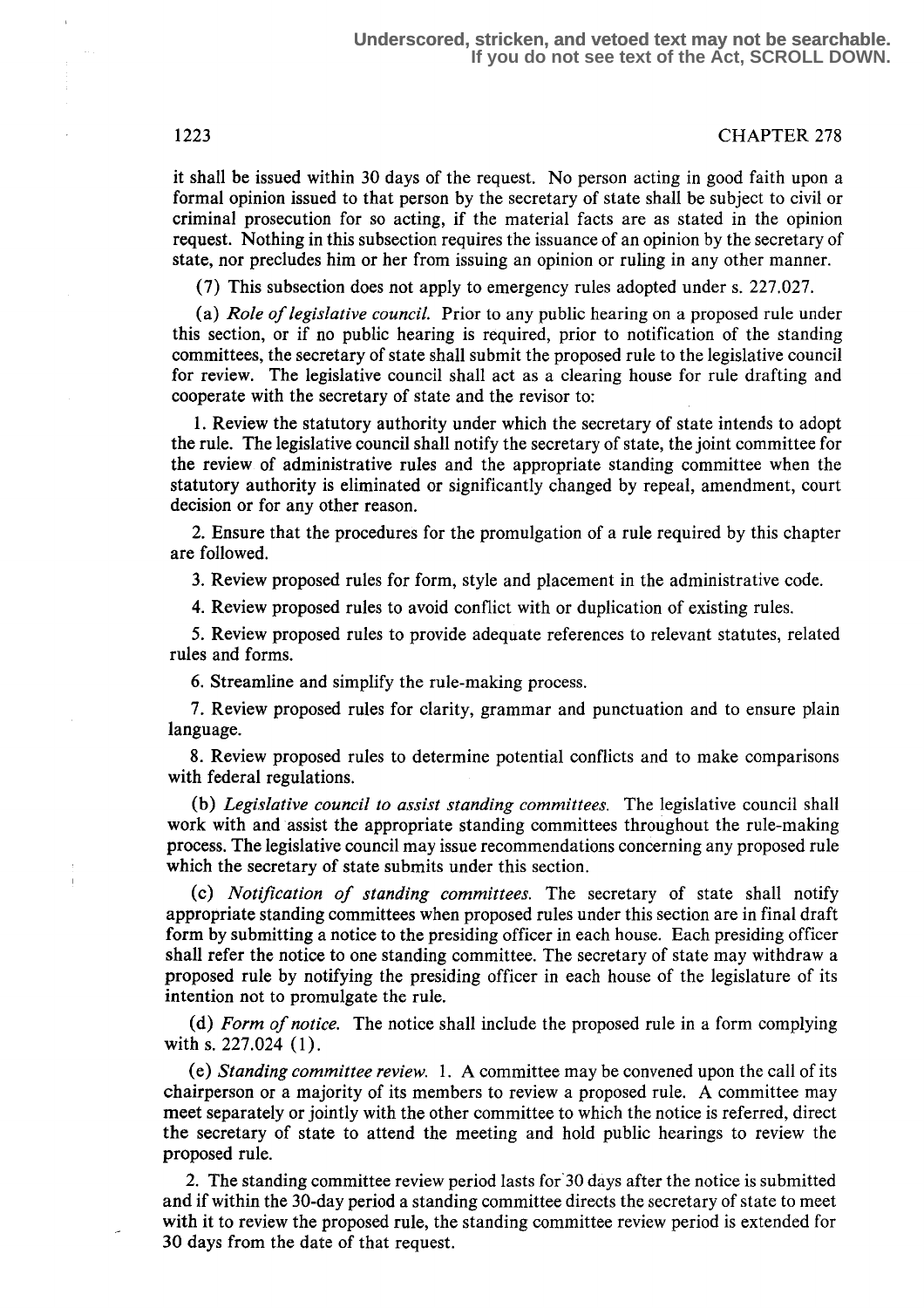# CHAPTER 278 1224

<sup>3</sup> . The secretary of state may not promulgate a proposed rule during the standing committee review period unless both committees approve the rule prior to the expiration of that period.

4. Either standing committee may disapprove the proposed rule or part of a proposed rule by taking action in executive session to disapprove the rule within the standing committee review period. If both committees fail to take this action, the proposed rule is not disapproved and the secretary of state may promulgate the rule.

(f) Joint committee for the review of administrative rules. 1. If either standing committee disapproves a proposed rule or part of a proposed rule, the proposed rule or its part shall be referred to the joint committee for the review of administrative rules.

2. The joint committee review period lasts for 30 days after the proposed rule is referred and the joint committee shall meet and take action in executive session during that period.

3. The secretary of state may not promulgate a proposed rule or its part which is disapproved by a standing committee unless the proposed rule is approved by the joint committee for the review of administrative rules or unless a law is properly enacted under subd. 5. The secretary of state may promulgate portions of the rule which were not suspended, if the committee disapproved only parts of the rules.

4. The joint committee for the review of administrative rules may reverse the standing committee disapproval by taking action to approve the rule within the joint committee review period. The joint committee may uphold the standing committee disapproval by taking action to disapprove the rule within the joint committee review period. The joint committee may remand the proposed rule to the secretary of state for further consideration or public hearings or both.

5. If the joint committee for the review of administrative rules disapproves a proposed rule or portion of the proposed rule, the proposed rule or portion of the proposed rule, may not be promulgated unless a properly enacted law specifically authorizes the adoption of that rule.

SECTION 29. 13.69 (title) and (1) to (3) of the statutes are amended to read:

13.69 (title) Enforcement and penalties. (1) Any principal violating ss. 13.61 to 13.68 or 13 .70 (4) or (5) or a rule of the secretary of state adopted under such sections may be  $fined$  not less than \$200 nor required to forfeit not more than \$5,000. In the case of a partnership, each of the partners is jointly and severally liable for any forfeiture imposed under this subsection.

(2) Any lobbyist who fails to comply with violating ss.  $13.61$  to  $13.68$  or any person ho acts as a lobbyist without being duly licensed or a rule of the secretary of state adopted under such sections may be fined not less than \$100 nor required to forfeit not more than \$1,000 and shall be disbarred from acting as a lobbyist for the period of 3 years f<del>rom the date of such conviction</del>.

 $(3)$  Any lobbyist who fails to make and file the statement required by s. 13.67 may be fined not to exceed \$500 or imprisoned not to exceed 6 months or both. Any lobbyist who falsifies information provided under s. 13.67 or any principal who files or any person who files or causes to be filed on behalf of any principal a false falsified statement under s. 13.68 may be fined not less than \$500 nor more than \$1,000 or imprisoned in the county jail for not less than 30 days nor more than one year. The attorney general shall upon information bring prosecutions for the violation of  $ss. 13.61$  to  $13.70$ .

SECTION 30. 13.69 (4) to (8) of the statutes are created to read:

13.69 (4) Any lobbyist who procures his or her license by fraud or perjury or any . person who acts as a lobbyist without being licensed may be required to forfeit not more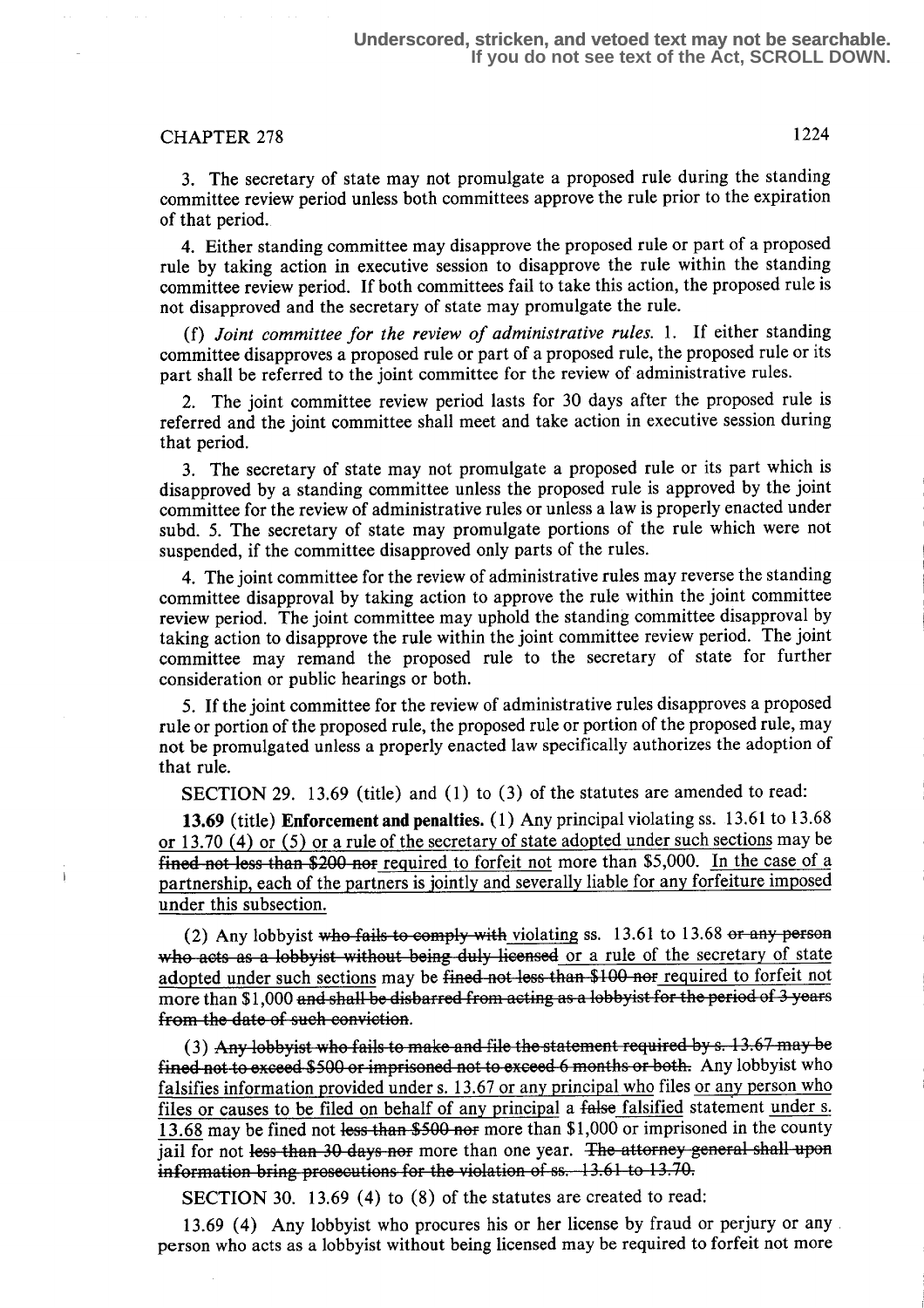than \$1,000 and shall not be eligible to be licensed as a lobbyist for the period of 3 years from the date of such conviction.

(5) Any officer or employe of an agency identified in a statement filed under s. 13 .695 who violates s. 13.625 (1) may be required to forfeit not more than \$1,000.

(6) Any candidate for an elective state office, elective state official, or other officer or employe of the state who violates s. 13.625 (3) may be required to forfeit not more than \$1,000.

(7) In addition to the penalties imposed for violation of ss . 13 .61 to 13.68, the license of any lobbyist who is convicted of a violation may be revoked for a period not to exceed 3 years.

(8) The attorney general, or the secretary of state after informing the attorney general, may commence a civil action to require forfeitures and license revocations for any violation of this subchapter for which a civil penalty is applicable . The attorney general may, upon information, commence a criminal action for any violation of this subchapter for which a criminal penalty is applicable.

SECTION 31. 13.695 of the statutes is created to read:

13.695 Legislative activities of state agencies. (1) Each agency shall file with the secretary of state on or before April 15, July 15, October 15 and January 15 a statement which identifies the officers and employes of the agency who are paid a salary and whose regular duties include attempting to influence legislative action . The statement shall be attested by the agency head or such person's designee. Each statement shall contain the following information, which shall be current to within 15 days of the filing deadline, and cover the period since the last date covered in the previous statement:

(a) The name of the agency filing the statement;

(b) The name, title and salary, which is paid by the state, of each officer or employe engaged in such legislative activity, the proportionate amount of time spent on legislative activity and the general area of legislative action which the officer or employe has attempted to influence.

(c) The total amount of expenditures made and obligations incurred for lobbying by the agency and by each officer or employe thereof during the reporting period, for each category under subds. 1 to 5. If any single expenditure made or obligation incurred within categories under subds. 1, 2 and 5 exceeds \$100 in any reporting period, the expenditure or obligation shall be itemized by the name and address of the recipient and the date and amount of the expenditure made or obligation incurred.

<sup>1</sup> . Salaries, fees and retainers, to the extent not expended or incurred within the categories under subds. 2 to 5.

2. Advertising and public information.

4. Those portions of office rent, office utilities, office stationery and compensation of office employes that are incurred by each officer and employe who is attempting to influence legislative action which are attributable to lobbying activities.

5. All other expenditures made and obligations incurred for lobbying, except personal travel and living expenses.

(2) Any change in the name of an officer or employe or a general area of legislative action which is disclosed in a statement required under sub. (1) shall be reported in writing to the secretary of state within 10 days of the change.

(3) Any officer or employe of an agency who attempts to influence legislative action which affects the financial interests of such employe, other than a regular or periodic adjustment in salary, wages or other benefits paid by the state, shall disclose the nature of

 $\mathbb{F}^2$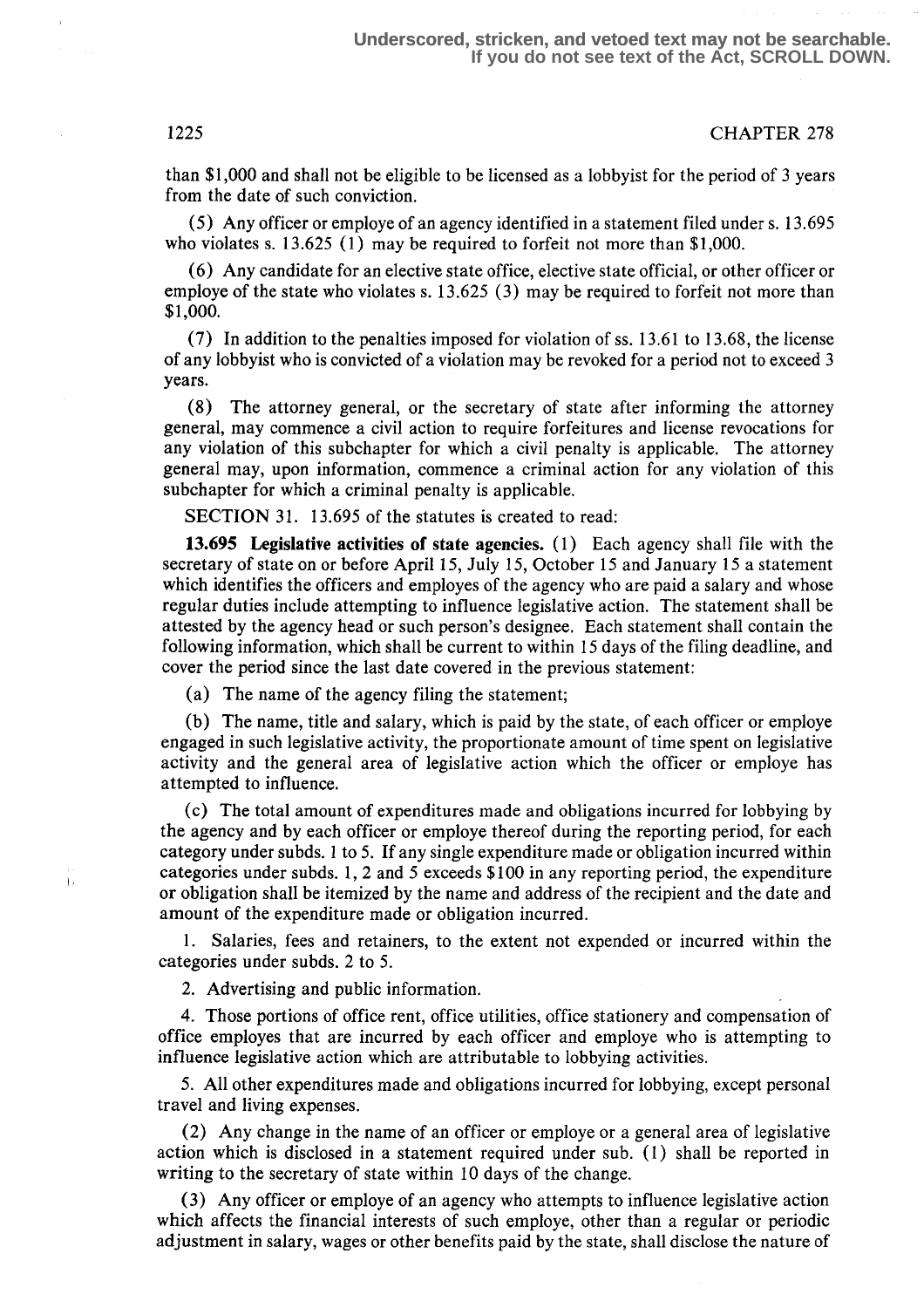## **Underscored, stricken, and vetoed text may not be searchable. If you do not see text of the Act, SCROLL DOWN.**

# CHAPTER 278 1226

such interest to any member or employe of the legislature with whom such person has a direct communication concerning such legislation.

(4) No officer or employe of an agency who is identified in a statement filed pursuant to this section may engage in the prohibited practices set forth in s. 13 .625 (1) (a) or (d), or use state funds to engage in the practices set forth in s. 13 .625 (1) (b) or (c) .

SECTION 32. 13 .70 of the statutes is repealed and recreated to read:

13.70 Exemptions. (1) This subchapter does not apply to the following persons and activities:

(a) A lobbyist or an officer or employe of an agency, except as provided under s. <sup>13</sup> .695 (3), whose lobbying activities are limited solely to appearances at public hearings conducted by committees of the legislature or by agencies, to communications media, to public addresses to audiences made up principally of persons other than legislators or agency officials or to written or printed statements,'arguments or briefs delivered to each member of the legislature and deposited with the secretary of state within 5 days after delivery.

(b) News, feature reporting, paid advertising activities or editorial comment by working members of the press, and the publication or dissemination thereof by a newspaper, book publisher, regularly published periodical, radio station or television station.

(c) Requests by a member or employe of the legislature or by a legislative committee for information from an agency or its employes and the furnishing of the requested information.

(d) Lobbying of an agency by an officer or employe of a different agency.

(e) Participation as a member in the deliberations of a committee under s. 227.018 (1) or any committee of the legislature.

(f) Requests by an agency official for information from any person and the furnishing of the information by that person, or requests by any person for information from any agency official and the furnishing of the information by that official .

(2) An agency which files a statement under s. 13 .695 and an employe of such agency who is named in a statement are not subject to licensing or license suspension or revocation under s. 13.63, registration under s. 13.64 or the reporting requirements of ss . 13.67 and 13.68.

(3) An elective state official, local official or employe of the legislature is not subject to licensing under s. 13 .63, registration under s. 13 .64 or the reporting requirements of s. 13.67, 13 .68 or 13 .695 when acting in an official capacity.

(4) Any principal who or which does not make expenditures or incur obligations in an aggregate amount in excess of \$250 in any calendar year for the purpose of engaging in lobbying activities which are not exempt under this section is not subject to registration under s. 13 .64 or the reporting requirements under s. 13 .68. Any lobbyist acting on behalf of the principal is not subject to licensing under s. 13.63, registration under s. 13.64 or the reporting requirements under s. 13.67. A principal shall register or file a verified statement under sub. (5) within 10 days after the principal's aggregate expenditures and incurred obligations for the purpose of engaging in such lobbying activities exceed \$250.

Any principal who or which anticipates making expenditures or incurring obligations in an aggregate amount of more than \$250 but not in excess of \$500 in a calendar year for the purpose of engaging in lobbying activities which are not exempt under this section may so indicate on a verified statement filed with the secretary of state. The statement shall also disclose the name and business address of any lobbyist who is employed by such principal to engage in lobbying activities which are not exempt under